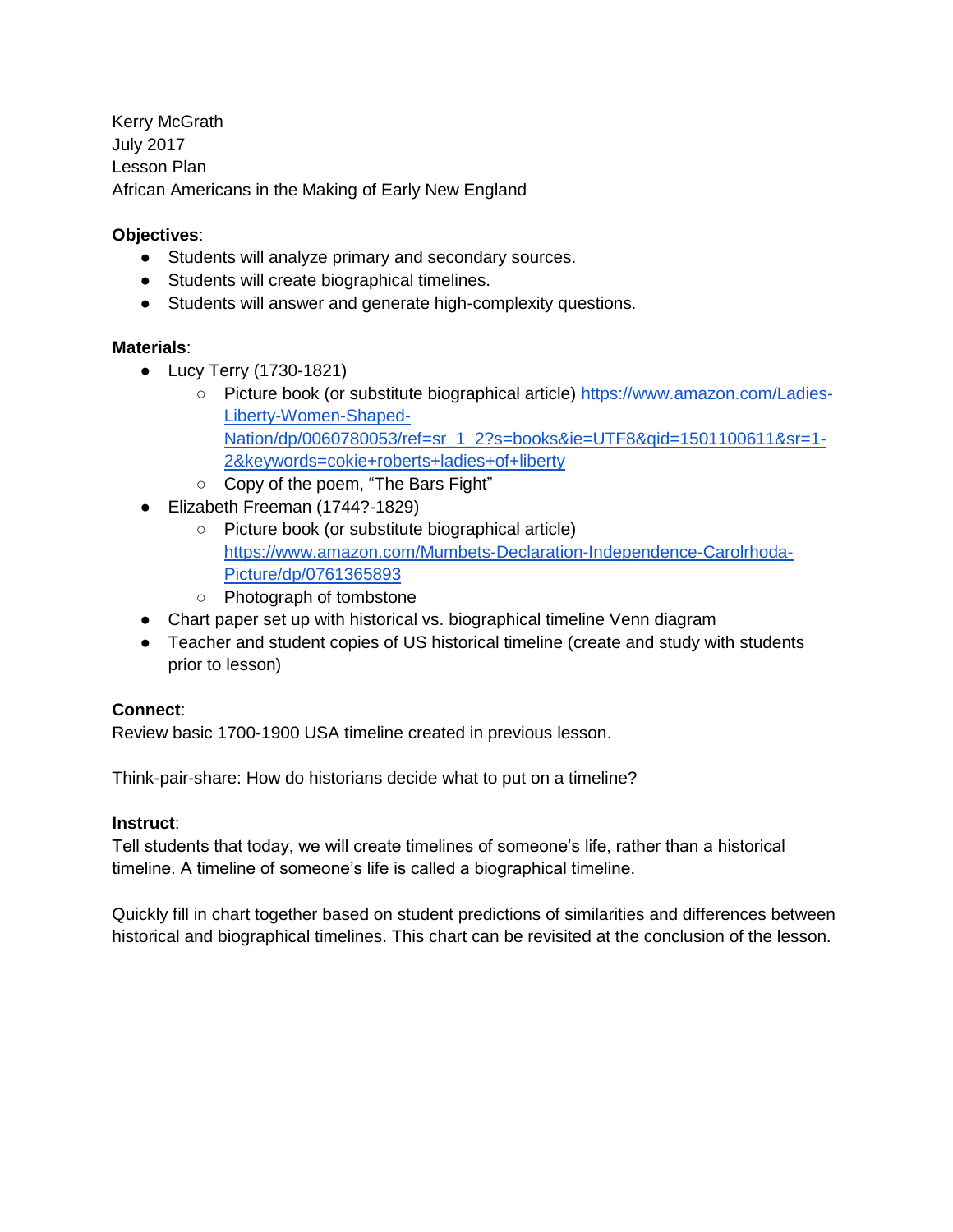

Together, read the story about Lucy Terry in *Ladies of Liberty*. Pause to take notes when a significant event is mentioned, taking care to include any dates.

Briefly discuss the story after reading. Solicit student feedback: questions, emotional responses, surprises, etc.

Now read and analyze the poem. What does this tell us about Lucy Terry's life?

Create timeline skeleton, reviewing the key components of a timeline at the same time. Use notes to record events from Lucy Terry's life on timeline.

Display both timelines: historical and biographical. Think-pair-share: What connections might there be between what's happening in the US and what's happening in Lucy's life?

#### **Partner work**:

With a partner, students will read the primary and secondary sources about Elizabeth Freeman. They will take notes as they read and create a timeline of her life.

#### **Reflect**:

When all groups have finished, students should take a silent gallery walk to look at each other's work.

As a whole group, discuss:

- What was easy or difficult about the process of creating the timelines?
- What did you notice about your person of study?
- What did you notice about the other timelines? Similarities? Differences?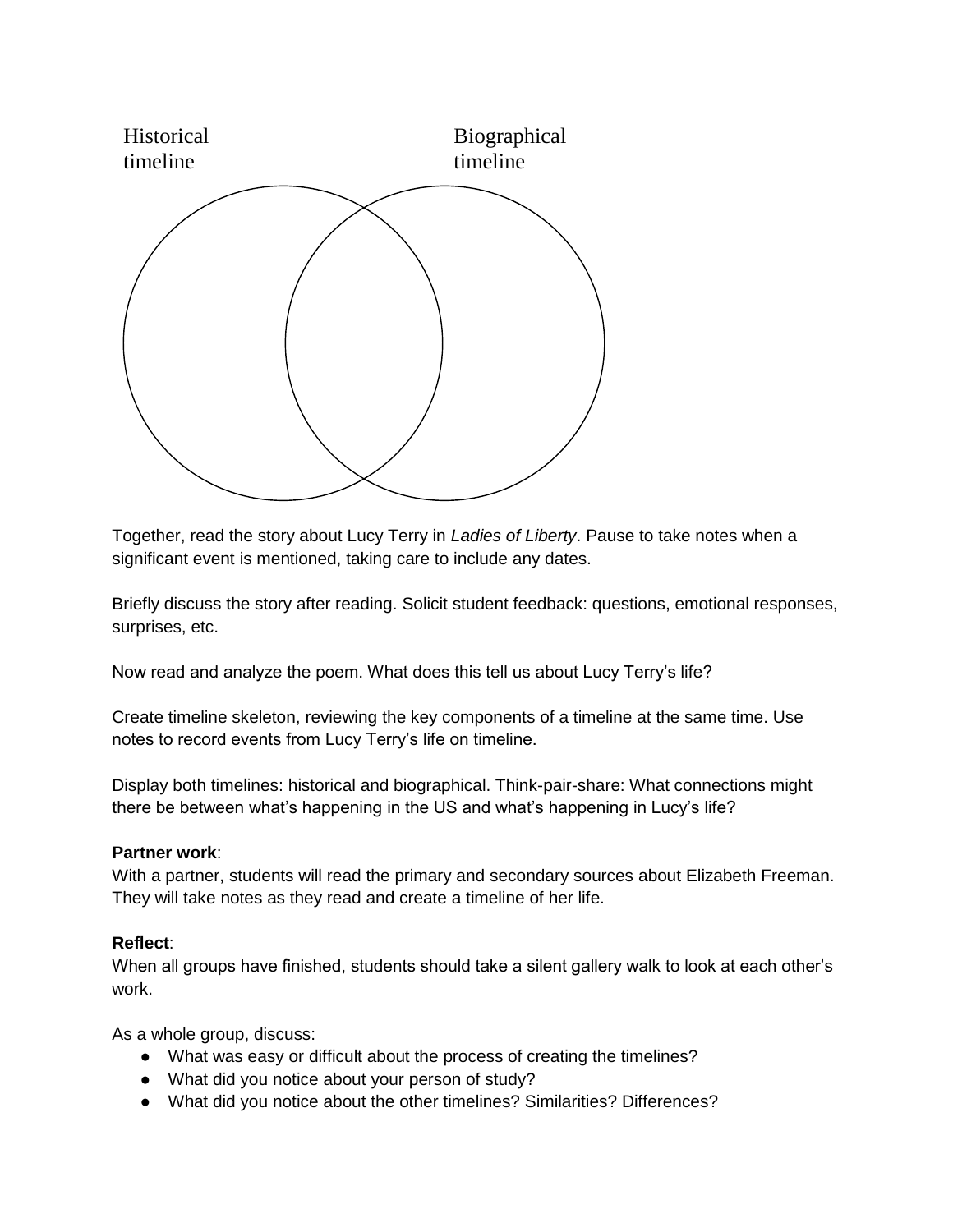- What are the similarities and differences between these two enslaved women?
- In what ways do you think important events in history affected these individuals' lives?
- What surprised you? What didn't surprise you?
- What more do you wish you knew about Lucy Terry or Elizabeth Freeman? Why don't we know more?

Revisit the Venn diagram from the beginning of the lesson. Use a different color to add/eliminate based on discoveries.

### **Assess**:

Individually, each student will generate 2-3 high-complexity questions (refer students to class Bloom's Taxonomy chart) that another student could answer based on their timeline. They will choose one of their questions to answer themselves.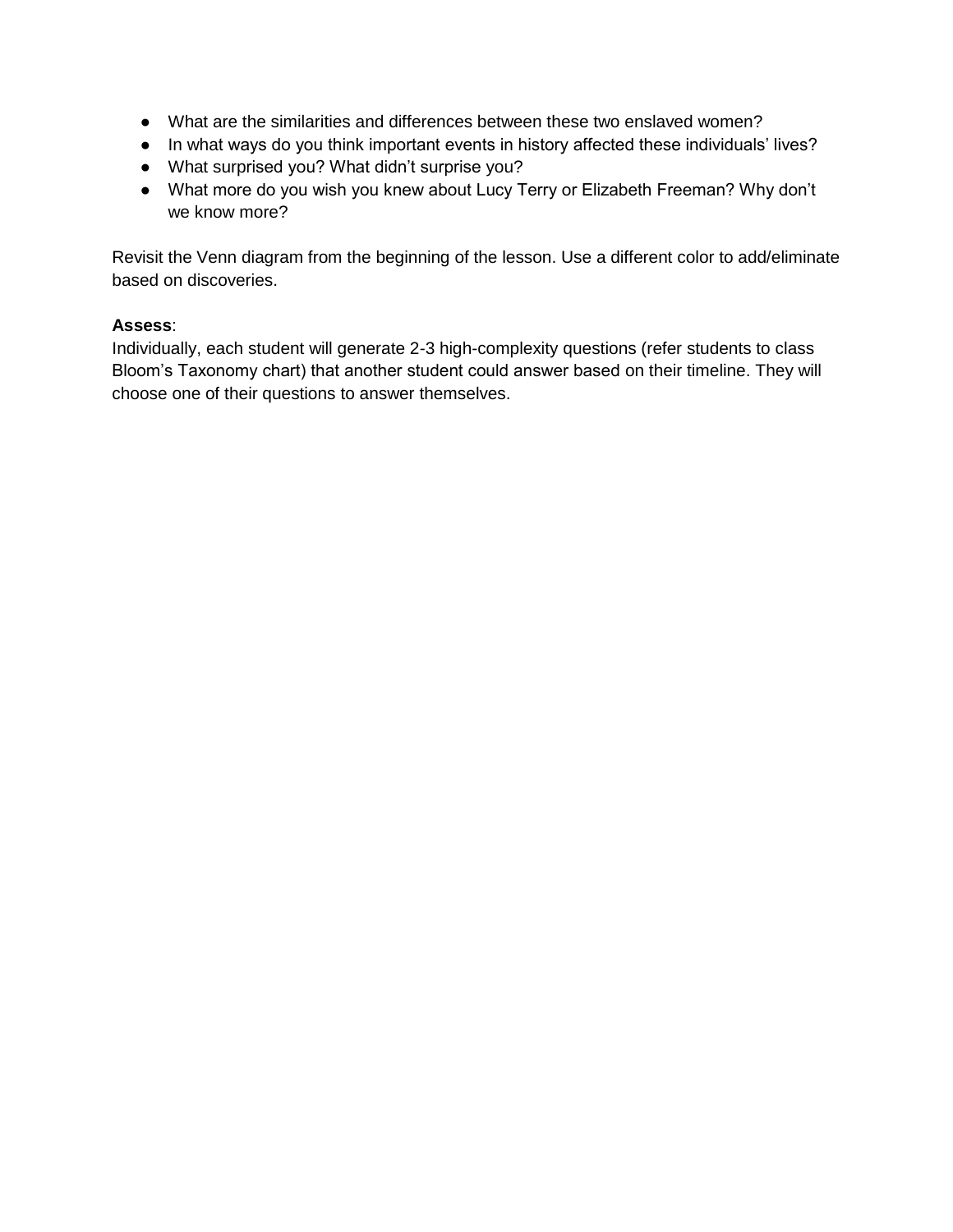**NAZA ABETH FREEW** longun by the name of **MUMBET** died Dec. 28 1829 Her supposed age Has S.5 Foars The max horn a Jane and remained a June for nearly Thirty yours. She could not ther read nor write yet in ber non sphere she had no infuerior nor equal She mi-Ther wasted time nor profectly She never wednesd a trust you fueled to perform adulty. In every situation of domes Betrial, she may the most off crent helper and the lender friend. Good marker to be wall

**Elizabeth Freeman's Tombstone in Stockbridge, MA**

Elizabeth Freeman known by the name MUMBET died Dec. 28 1829. Her supposed age was 85 years.

She was born a slave and remained a slave for nearly thirty years. She could neither read nor write yet in her own sphere she had no superior or equal. She neither wasted time nor property. She never violated a trust nor failed to perform a duty. In every situation of domestic trial, she was the most efficient helper, and the tenderest friend. Good mother, farewell.